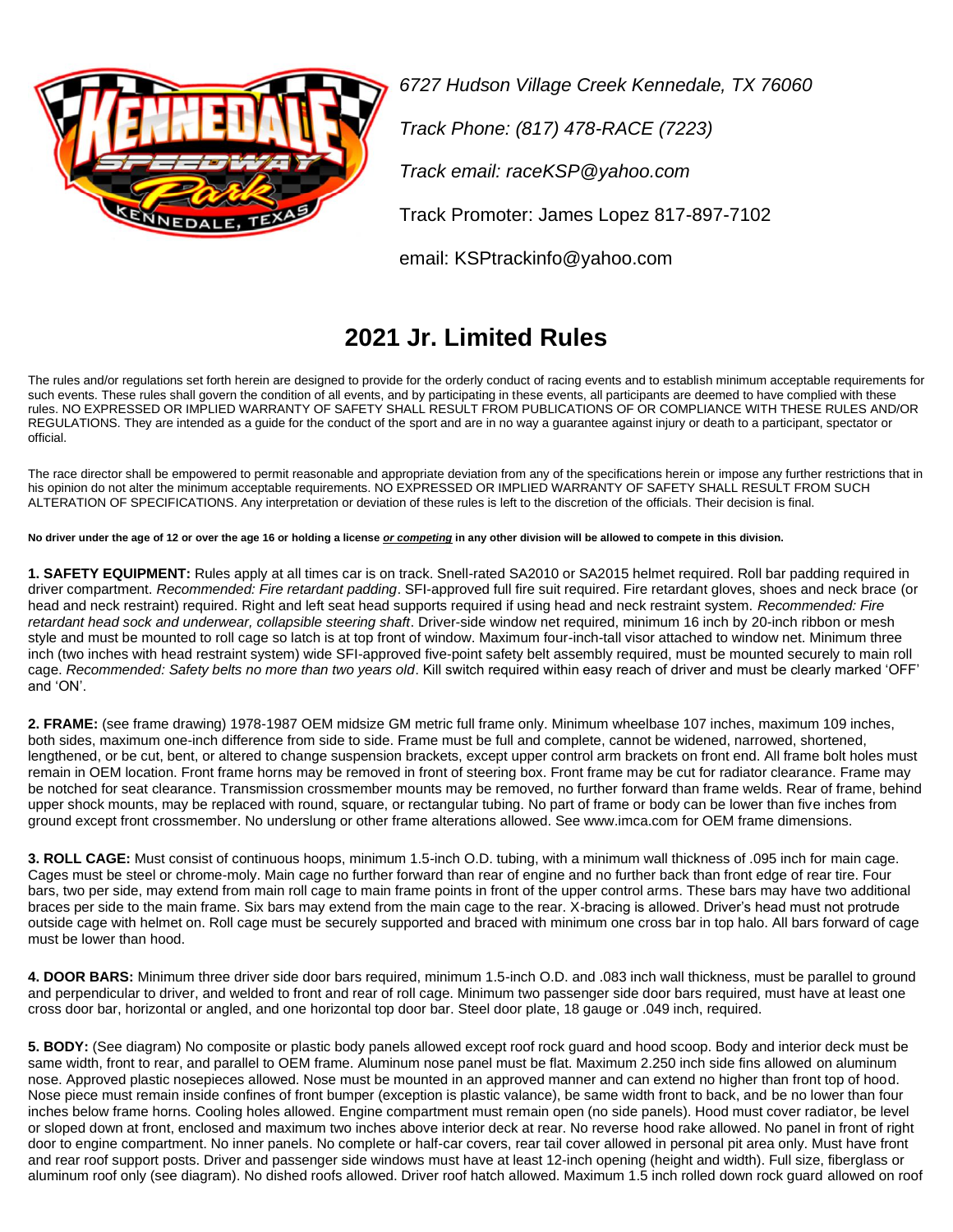front. Maximum four-inch roof sides allowed. Maximum one-inch ridge down sides of roof. Maximum one-inch rear roof stiffener (must face down).

Solid sail panels must resemble all aspects of drawing and may not extend ahead of back of seat. Rear spoiler NOT ALLOWED. No fins, lips, wings or vortex generators allowed. Maximum four-inch plastic skirting allowed on bottom of doors and quarters. Car number must be minimum four inches thick and 20 inches tall and clearly visible, on both sides and roof of car; six inches tall on front and rear.

**6. DRIVER COMPARTMENT:** Must have minimum three windshield bars in front of driver. Lexan or aluminum cowl panel in front of driver can be no wider than cockpit and no further back than steering wheel. Floor pan must be metal or aluminum and cover entire driver compartment. Aluminum high- back seat only, must be securely bolted, using minimum 0.375 inch bolts, to roll cage and support system. Bottom of seat can be no lower than bottom of frame rail. Driver must be sealed off from track, driveline, engine, fuel cell, cannisters and pumps. No oil coolers allowed in driver compartment. No devices that would enable driver adjustment to alter wheelbase or for weight jacking while car is in competition. No mirrors of any kind.

**7. FRONT SUSPENSION:** All components and mounts must be steel, unaltered OEM, in OEM location, and match frame. All A-frame bushings may be aftermarket, but no offset or bearing type. No sway bars or jack bolts allowed. Exceptions are: adjustable spring buckets are allowed. OEM upper A-frame mount may be moved or replaced *(OEM material no longer required)* with aftermarket steel non-adjustable mount matching upper A-frame bolt on design. OEM upper A-frame may be replaced using aftermarket upper A-frame, may display "IMCA approved" decal. Upper solid steel shock mount may be maximum four inches above frame. Lower A-frame mount may be notched for clearance. OEM or OEM replacement ball joints allowed, may be tacked in. No suspension stops of any kind allowed.

**8. STEERING:** All components must be steel, unaltered OEM, in OEM location and match frame. Exceptions are: tie rod adjusting sleeve may be replaced with 5" steel tube, replacement spindle with Speedway Motors raised cast - part number 91034501; bolt on OEM spindle savers allowed; steel steering shafts and knuckles only. Steering quickener (optional), steering wheel and quick release (required) may be aluminum. Power steering pump and reservoir must remain one unit. Driver compartment steering may be modified, must be kept on left side. No rack and pinion.

**9. SHOCKS:** One unaltered steel, nonadjustable, OEM mount shock, in OEM location, per wheel. All shocks must completely collapse at any time. No external or internal bumpers or stops. Mounting spacers and weld or screw-on shock ends allowed. No coil-over shocks, air shocks, remote reservoir shocks, or shock covers. No Schrader or bladder type valve allowed. The following steel bodied, factory welded, non rebuildable shocks allowed in OEM stock mounting position.

1-PRO-SS100, SS201, and SS200 Street Stock Shock 2-*QA1 – 23 series sealed monotube shocks* 3- DOETSCH TECH – 0101, 0102 and 0103 Street and Hobby Shock 4 – OEM or OEM Replacements (But no OEM Bilstein) One or all shocks may be claimed per event for \$100 each.

**10. SPRINGS:** One steel, non-progressive closed end spring per wheel only. Minimum 5.5 inches (front), minimum 4.5 inches (rear) O.D. Front coil springs must be 9.5-inch free height with 0.5-inch tolerance. Rear coil springs must be 13-16-inch free height with 0.5-inch tolerance. No torsion bars or air bags.

**11. REAR SUSPENSION:** All components and mounts must be steel, unaltered OEM or OEM replacement, in OEM location, and match frame. No jack bolts allowed. Adjustable spring buckets allowed, may be dropped as long as they remain in OEM location. If upper spring cup uses all thread, it must be securely welded to chassis. Lower spring cups must be centered on housing. Control arms may be reinforced, but cannot be shortened or lengthened, must remain OEM length. All control arm bushings must be OEM. Bushings cannot be drilled. No suspension parts may be altered or lightened. No aluminum parts allowed, other than bushings. No suspension stops of any kind allowed.

**12. REAR END:** Must use OEM 7.5-inch GM 10 bolt rear end (bracing optional), must remain stock width. No Ford or floater rear end allowed. Housing end, from control arm mount out, may be modified with three-inch tubing to accept nine-inch Ford axle. If Ford axles are used, rear-end must remain minimum GM width or maximum three inches wider. Steel components only. OEM mounts on lower control arms must remain in OEM location on original 7.5-inch tube housing. Aftermarket axles, mini-spools and C-clip eliminators allowed. Locked rear ends only, no torque dividing differentials allowed. No full or aluminum spools allowed. Pinion angle cannot be changed. Any gear ratio allowed but housing must remain unaltered. No quick-change devices.

**13. BUMPERS/RUB RAILS:** (see diagram) Steel bumpers must be on front and rear and welded or mounted with minimum 0.375-inch bolts. Two bar front bumper must be minimum 1.25-inch O.D. tubing with minimum .065-inch wall thickness (maximum 0.095 inch) mounted frame end to frame end, no wider than width of material outside frame horns and with bottom loop parallel to ground. Top bar must be directly above bottom bar, minimum 6.5 inches apart, measured center to center. Rear bumper must be constructed of solid square, or minimum 1.25-inch O.D. tubing with 0.095 wall thickness, (similar to diagram), maximum six inches beyond rear deck, no wider than five inches outside of rear frame rails. If wider than five inches outside rear frame rails, must be bent forward 90 degrees, or constructed in a loop design. Must have at least one upright, minimum 1.25 inch with 0.065 wall thickness, from bumper to fuel cell guard. All bumpers and rub rails must be capped with no sharp edges. Single bar rub rail from front to rear wheel allowed on each side, no center supports allowed, maximum 1.50-inch O.D. tubing and .095-inch wall thickness, must be mounted to cage at front and rear of rub rail.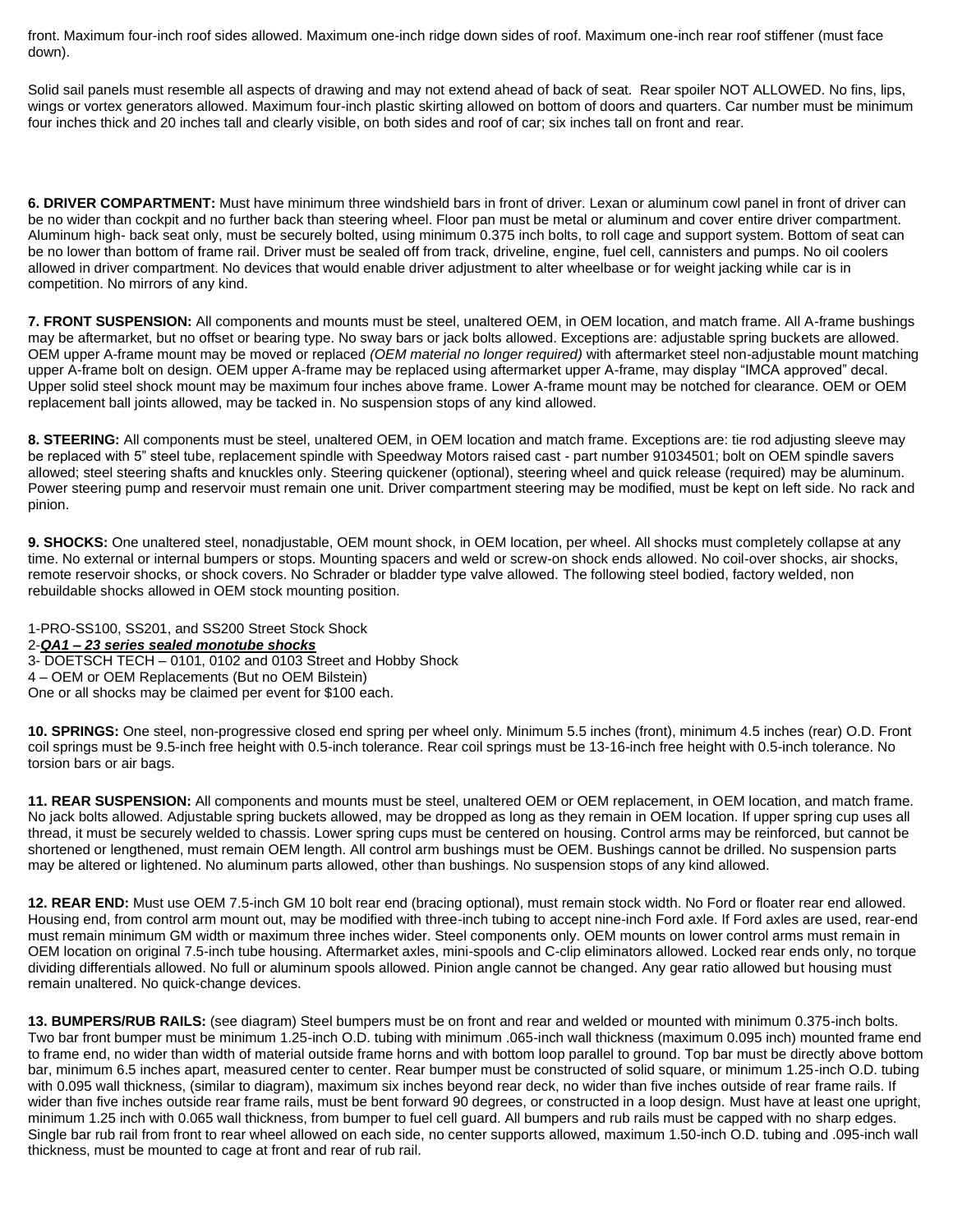**14. TIRES/WHEELS:** Must use unaltered Hoosier '500' Race tire, with IMCA stamped on sidewall or H500. 27 x 8 x 15 or 26.5 x 8 x 15 'stagger tire' allowed. No chemical softening, conditioning or grooving of tires. Tires may be ground or straight siped within confines of tread. All wheels must be unaltered and may display white "IMCA approved" decal and wheel manufacturer decal. Any offset allowed. May use IMCA approved bead lock, on right rear only. External steel bead lock only and it cannot make wheel any narrower than eight inches and no wider than 8.75 inches. Steel bolts only. Foam type or securely bolted plastic outer mud cover allowed on right side wheels. Outer mud cover mounting tabs and rings must be integral to the wheel or bead lock or be securely welded to wheel. Aluminum inner mud cover allowed on left rear only. No bleeder valves. Must use minimum one inch O.D. steel lug nuts and 0.625 inch studs are recommended. Aluminum wheel spacers only. Wheel adapters are treated as spacers, maximum 1.50 inches thick.

**15. BRAKES:** Must be steel OEM, operative four-wheel, drum or disc. Right front brake shut-off allowed. Must maintain minimum OEM dimensions for hubs/rotors and calipers, cannot be lightened. No oil bath front hubs. Bolt pattern may be changed. Larger studs allowed. Single or dual aftermarket master cylinders allowed. Driver adjustable dual pedal brake bias allowed. Additional proportioning valve (in-line type) allowed, must be out of driver reach. Rear rotors may be aftermarket, minimum 0.81-inch thickness (new), maximum 12 inch O.D. Vented solid surface rotors only, no scalloped or ceramic coated rotors. Rear caliper brackets must be welded to housing.

16. EXHAUST: Must use one of following header part numbers: Schoenfeld - GM #161, #151, #151E, or GM #161CM, #151CM, #151ECM (for crate motor) with 1.625-inch tubes and three-inch collector. Chrysler: #451, #461. Ford: #351, #361, #562, #562-4B. Dynatech – GM #701- 16210, #701-10010. Collector and turn down length maximum nineteen inches total. No header modifications allowed. No pan evac systems, exhaust sensors, merge collectors, crossovers, inserts, cones or balance tubes. Coated headers allowed. Schoenfeld mufflers, stamped IMCA609, IMCA930 or IMCA935, must be used if track has noise reduction rule of 98 dB or more.

**17. FUEL SYSTEM:** Racing fuel cell required, maximum 22-gallon capacity (*Recommended: 12 gallon*), must be in minimum 20-gauge steel container. Must mount with minimum one-inch square tubing or two solid steel straps around entire cell, two inches wide and 0.125-inch-thick, between frame rails and behind rear axle. Fuel cell vents, including cap vent, must have check valves. If fuel cell does not have aircraft style positive seal filler neck/cap system - a flapper, spring or ball type filler rollover valve is required. *Fuel shut-off recommended*. No part of cell can be lower than protective tubing. No regulators, bypass fuel systems, pressurized, or return lines allowed. One fuel filter allowed. No cool cans. Any air cleaner allowed. No cold air boxes or ducting of any kind between engine and hood. Mechanical OEM type push rod fuel pumps only. Maximum 0.100-inch-thick carburetor gaskets on all engines. Must use approved naturally aspirated, unaltered 350 c.f.m. Holley – part no. 0- 80787-1. Float bowl must face forward. Any adapter, maximum one inch thick. No throttle bore adjustable carburetor spacers.

**18. FUEL:** Gasoline only. Racing fuel allowed. No E85. No performance enhancing additives or scented additives. Fuel must pass both dielectric meter and chemical tests. Fuel sample may be taken from any car at any time.

**19. WEIGHT:** Minimum weight limit of 2,350 pounds after race with driver in car. Ballast must not be used in driver compartment or outside body. All ballast must be securely mounted with at least two 0.5-inch bolts, painted white with car number on it. No titanium, magnesium, stainless steel, carbon fiber or tungsten components. Solid steel fasteners only.

**20. BATTERY/STARTER:** One 12-volt battery only, must be securely mounted between frame rails and positive terminal must be covered. Aftermarket starter allowed, must bolt in OEM location and directly engage flex plate/flywheel. Car must have capability of starting without being pushed or pulled. Car must leave initial staging area on demand, unaided, or go to rear of that race.

**21. GAUGES/ELECTRONICS:** No unapproved cameras, transmitting or listening devices (exception is one-way Race Receiver radio by officials), timing retard controls, or digital gauges (including tach). No electronic monitoring computer devices capable of storing or transmitting information except memory recall analog tach. 12 volt ignition system and HEI style ignitions only. Ford/Chrysler must use HEI distributor. No crank triggers. Any module that fits inside distributor with no alteration allowed. MUST use unaltered MSD #8728 or #8727CT rev-control and 6,200 rpm chip. No unapproved or additional ignition accessories allowed. All components must be out of reach of driver, but with rev-control easily accessible facing up or out for inspection. All wiring must be visible for inspection. Only gauges allowed are analog oil pressure, fuel pressure, brake bias, water temperature and tach. OEM type alternator with internal regulator allowed. No electronic traction control devices.

**22. TRANSMISSION/DRIVE SHAFT:** Only OEM production transmissions allowed. No aftermarket transmissions allowed. No 'in and out' boxes or quick-change devices allowed. With engine running and car in a still position, must be able to engage car in gear and move forward, then backward. Functioning shift levers must be in OEM location. Transmission fluid coolers allowed. Flywheel, flex plate and converter must be steel.

**Automatic:** Any OEM automatic transmission allowed. Must use functioning, minimum 10-inch diameter steel torque converter. No direct drives, couplers, valved pumps, or bleeder style valve bodies. Must have at least one forward gear and reverse gear, gears must function. Must have an approved scatter shield constructed of .125 inch by three-inch steel, 270 degrees around top of flex plate. Aluminum O EM bellhousing m ay be replaced with aftermarket explosion-proof steel or aluminum bellhousing. GM automatic must be used with GM engine, may be used with Ford or

Chrysler engine. Stall converters allowed. Steel OEM style flex plate only, must be bolted directly to end of crankshaft. No bump starts allowed.

**Drive Shaft:** Steel slip-yokes only. Minimum two-inch diameter, white, steel drive shaft only. 360-degree drive shaft loop required, constructed of at least 0.125 inch by two-inch steel, or one inch tubing, mounted six inches back from front U-joint.

**23.ENGINE COMPARTMENT:** Rear of engine (bellhousing flange) must be mounted at least 70 inches forward from centerline of rear axle. Minimum 11-inch engine height from ground to center of crankshaft. One radiator allowed, steel or aluminum, 27 inches by 19 inches maximum in size, must be mounted in front of engine. Racing cap and electric fans allowed. No sprinklers. Power steering pump and reservoir must remain one unit and mount in front of engine. Side engine mounts only (OEM or 45-degree style) must be steel, aluminum mid-plate allowed. No vacuum pumps, oil coolers or remote oil filters. Belt driven, OEM style water pumps only, no aluminum water pumps on GM engine.